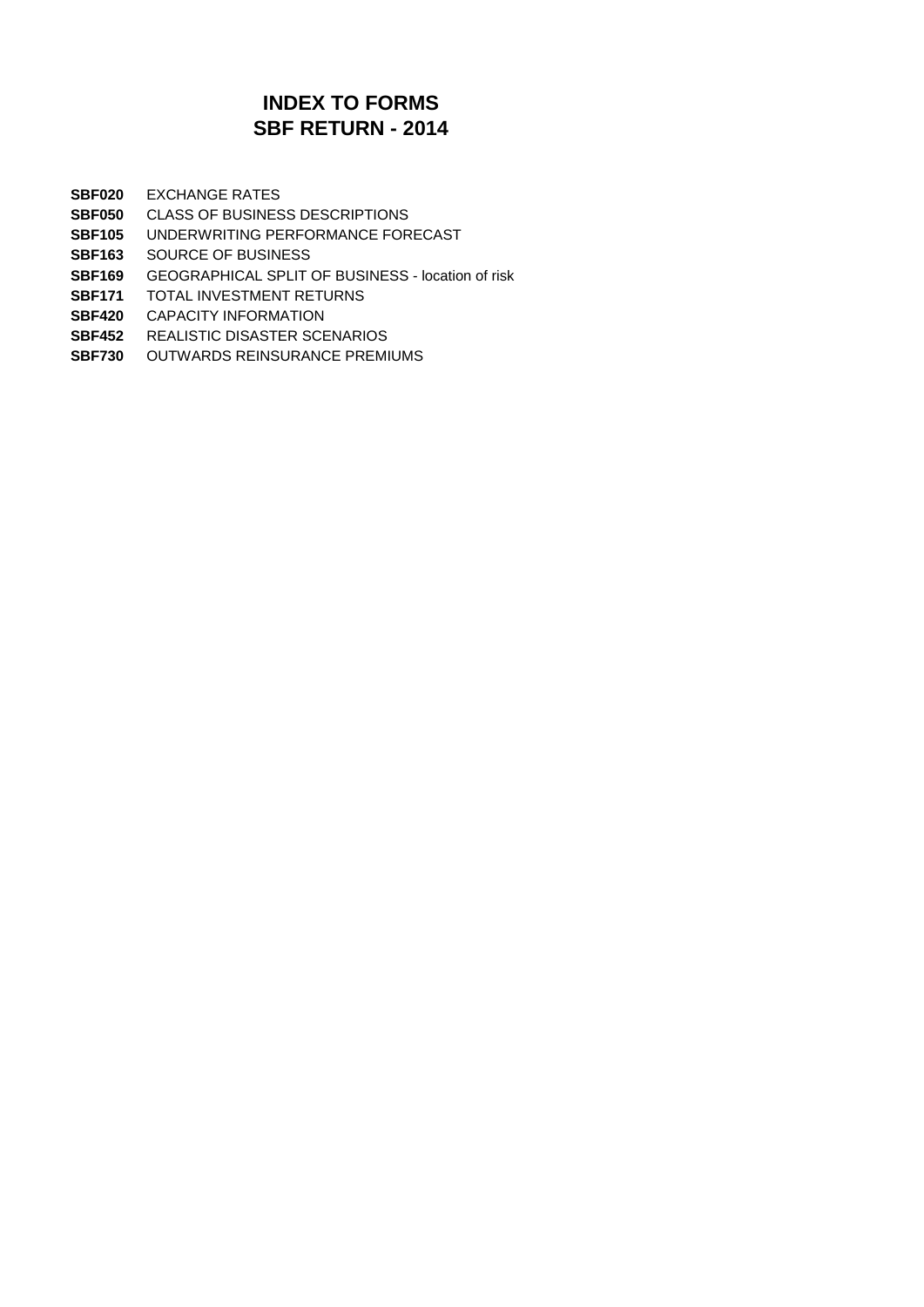# **FRANCHISE PERFORMANCE MANAGEMENT SYNDICATE BUSINESS FORECAST REPORTING PACK**

| <b>Syndicate</b>           | 33     |
|----------------------------|--------|
| <b>Year of Account</b>     | 2014   |
| <b>Managing Agent</b>      | Hiscox |
| <b>Managing Agent Code</b> | 1915C  |

| <b>Currency</b> | <b>Plan Rate of Exchange</b> |
|-----------------|------------------------------|
| GBP             |                              |
| CAD             | 1.54                         |
| <b>EUR</b>      | 1.18                         |
| חפו             | 1.52                         |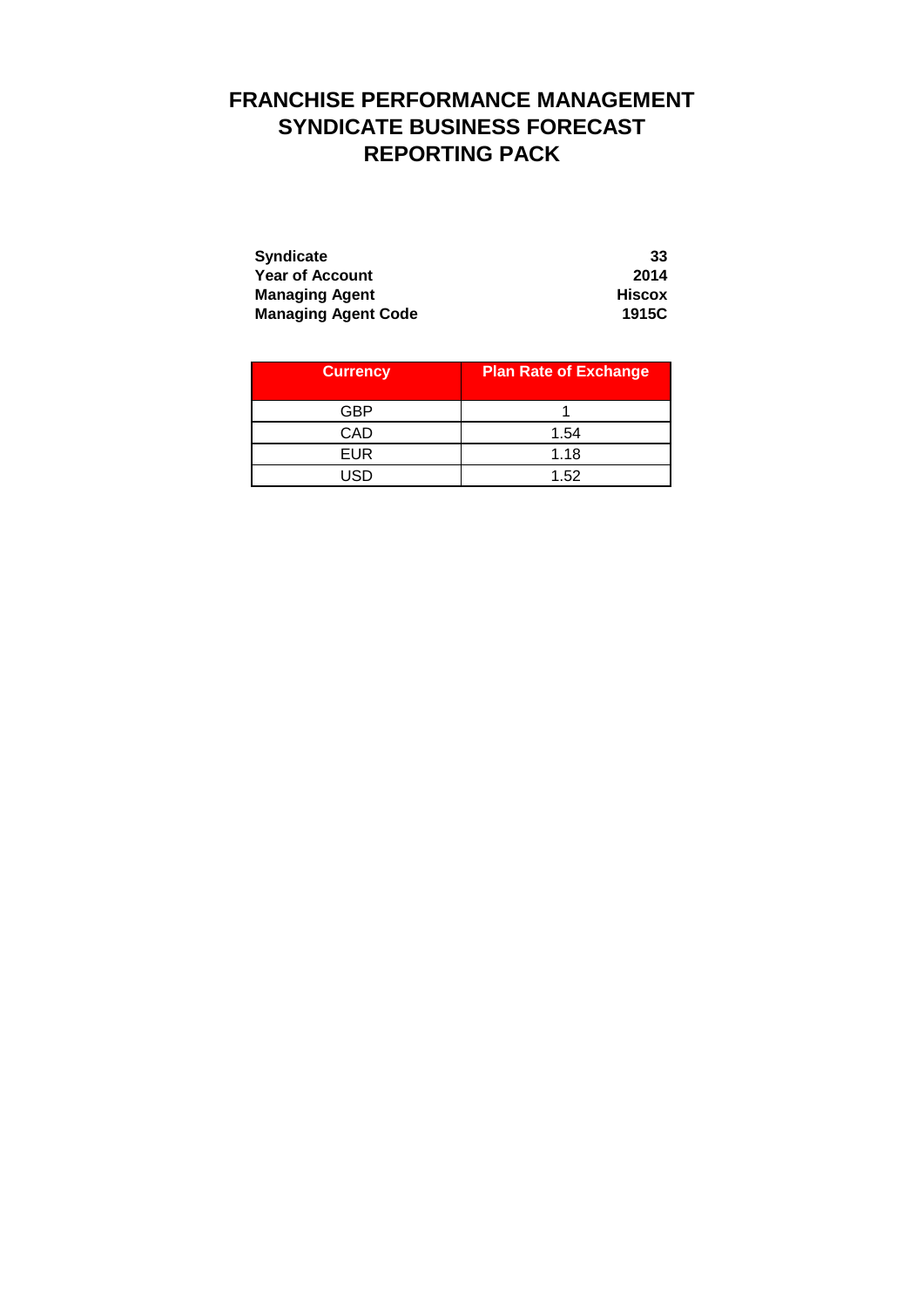## **CLASS OF BUSINESS DESCRIPTIONS**

| <b>Class of Business Name</b> |
|-------------------------------|
| Reinsurance                   |
| Marine & Energy               |
| Property                      |
| Specialty                     |
| Art & Private Clients         |
| Casualty                      |
| Aerospace                     |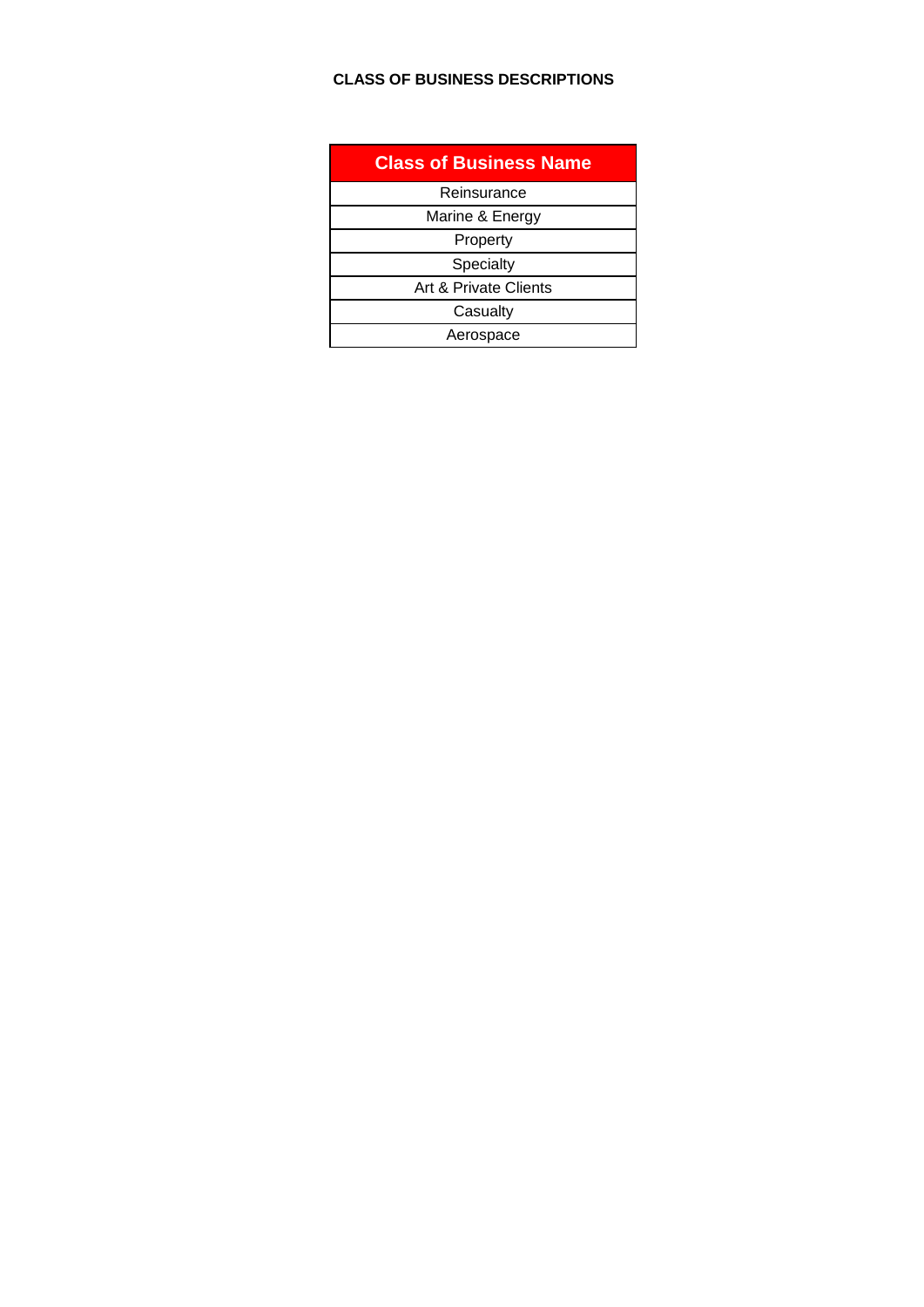# **105 Underwriting Performance Forecast Pure Year of Account at Ultimate 2014 Syndicate 33**

|                                      | <b>CNV</b>                    |
|--------------------------------------|-------------------------------|
| <b>Class of Business Description</b> | <b>Gross premiums written</b> |
| Reinsurance                          | 284,581,628                   |
| Marine & Energy                      | 134,946,694                   |
| Property                             | 273,895,220                   |
| Specialty                            | 87,860,530                    |
| Art & Private Clients                | 50,979,181                    |
| Casualty                             | 47,538,876                    |
| <b>Aviation &amp; Space</b>          | 18,133,779                    |
| Total                                | 897,935,909                   |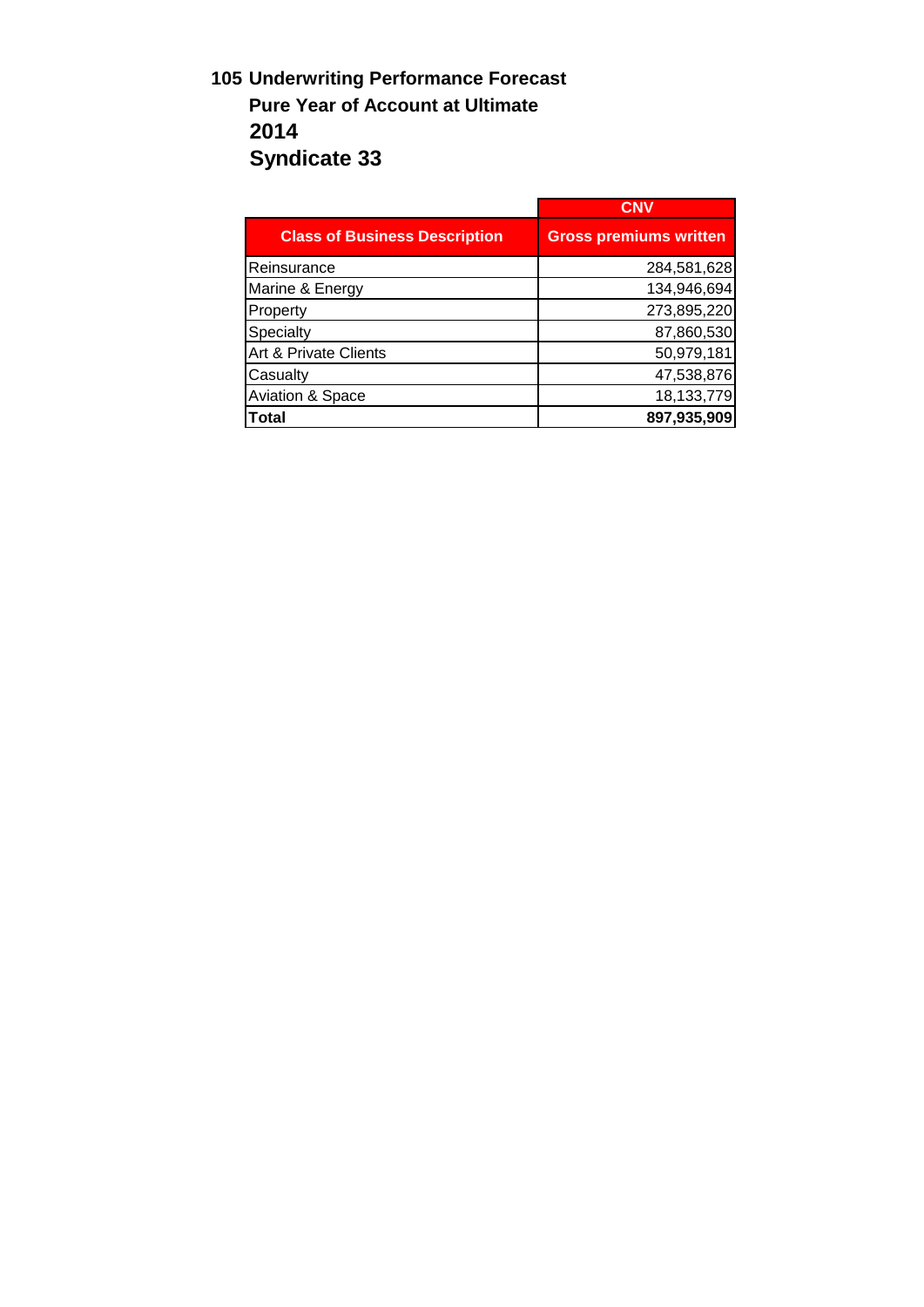### **163 SOURCE OF BUSINESS**

**Pure Year of Account at Ultimate**

**2014 CURRENCY CURRENCY CNV** 

**Syndicate 33**

## **1) Forecast of gross premiums written**

|   | <b>DIRECT</b>                                              |             |
|---|------------------------------------------------------------|-------------|
|   | <b>Binding Authority, Service Companies and Line Slips</b> |             |
|   | 1 Binding Authorities delegated outside the Managing Agent | 207,112,954 |
|   | 2 Service Companies                                        | 30,146,060  |
|   | 3 Lineslips                                                | 47,731,287  |
|   | 4 Other Direct Business                                    | 239,148,765 |
|   | <b>REINSURANCE</b>                                         |             |
|   | 5 Facultative                                              | 59,548,580  |
| 6 | <b>Treaty Proportional</b>                                 | 35,125,281  |
|   | 7 Excess of Loss                                           | 258,583,056 |
|   | 8 Stop Loss                                                | 20,539,926  |
|   |                                                            |             |
|   | $9$ TOTAL (Sum 1 to 8)                                     | 897.935.909 |

**2)**

**Brokers anticipated to provide in excess of 5% of the forecast gross premiums written together with the % of income expected from each.** 

| <b>Broker Name</b>                    | $\frac{9}{6}$ | Gross premiums written arrangement fees | <b>Business</b><br>payable |
|---------------------------------------|---------------|-----------------------------------------|----------------------------|
| AON/430 Aon Ltd                       | 0.08%         | 721,042                                 | ۰                          |
| AON/554 Aon Ltd                       | 0.26%         | 2,372,347                               | ٠                          |
| ABR/790 Aon Ltd                       | 0.00%         | 40,407                                  |                            |
| AON/823 Aon Ltd                       | 4.57%         | 41,051,834                              |                            |
| ABR/875 Aon Ltd                       | 8.58%         | 77,035,717                              | $\overline{\phantom{a}}$   |
| ABR/1108 Aon Ltd                      | 6.76%         | 60,680,713                              | ٠                          |
| ABR/1219 Aon Ltd                      | 3.45%         | 30,942,871                              | $\overline{\phantom{a}}$   |
| AON/1224 Aon Ltd                      | 0.54%         | 4,890,159                               |                            |
| AON/1907 Aon Benfield Italia S.p.A.   | 0.09%         | 770,429                                 |                            |
| LRM/460 Marsh Ltd                     | 0.00%         | 17,959                                  |                            |
| GHC/501 Marsh Ltd                     | 0.16%         | 1,409,759                               |                            |
| CTB/509 Marsh Ltd                     | 6.44%         | 57,785,767                              | ۰                          |
| BB /578 Marsh Ltd                     | 0.01%         | 67,345                                  |                            |
| BRE/775 Marsh Ltd                     | 10.56%        | 94,856,155                              |                            |
| WIL/576 Willis Limited                | 1.79%         | 16,073,053                              | ٠                          |
| SCL/587 Special Contingency Risks Ltd | 0.49%         | 4,396,294                               |                            |
| WUK/716 Willis Limited                | 0.00%         | 22,448                                  | ٠                          |
| WLM/801 Willis Limited                | 7.93%         | 71,233,256                              |                            |
| MIL/621 Miller Insurance Services LLP | 8.23%         | 73,893,840                              |                            |

#### **3) % of gross premiums written expected from the following sources:**

| <b>Source of business</b> | $\frac{9}{6}$ | <b>Gross premiums written</b> |
|---------------------------|---------------|-------------------------------|
| Consortium                | 0.00%         |                               |
| Website                   | 0.28%         | 2.514.221                     |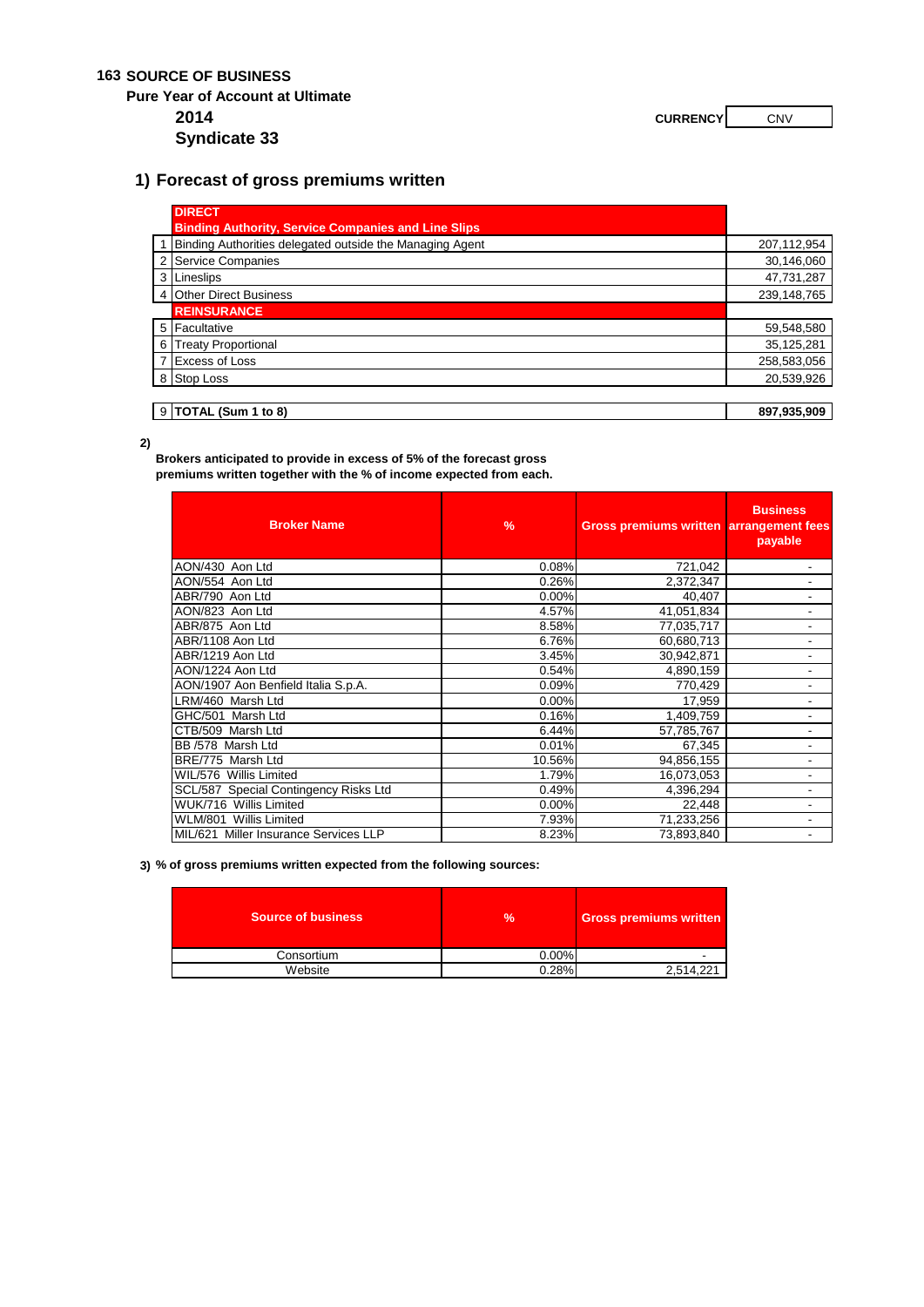# **169 Geographical Split of Business - location of risk Pure Year of Account at Ultimate**

| <b>CURRENCY</b><br>2014            |                                                   | <b>CNV</b>                                                           |  |
|------------------------------------|---------------------------------------------------|----------------------------------------------------------------------|--|
| <b>Syndicate 33</b>                |                                                   |                                                                      |  |
| <b>Region</b>                      | <b>Gross</b><br><b>Premiums</b><br><b>Written</b> | % of Total<br><b>Gross</b><br><b>Premiums</b><br><b>Written</b><br>% |  |
| <b>Americas</b>                    |                                                   |                                                                      |  |
| South America                      | 16,223,906                                        | 1.8%                                                                 |  |
| North America                      | 306,378,426                                       | 34.1%                                                                |  |
| <b>Central America</b>             | 3,897,940                                         | 0.4%                                                                 |  |
| Caribbean                          | 14,813,249                                        | 1.6%                                                                 |  |
| <b>Asia Pacific</b>                |                                                   |                                                                      |  |
| South Asia                         | 6,779,416                                         | 0.8%                                                                 |  |
| Oceania                            | 13,685,441                                        | 1.5%                                                                 |  |
| East Asia                          | 38,179,337                                        | 4.3%                                                                 |  |
| <b>Central Asia</b>                | 1,418,739                                         | 0.2%                                                                 |  |
| <b>Europe</b>                      |                                                   |                                                                      |  |
| Western Europe excluding UK        | 27,801,892                                        | 3.1%                                                                 |  |
| UK                                 | 9,529,794                                         | 1.1%                                                                 |  |
| Central and Eastern Europe         | 4,853,344                                         | 0.5%                                                                 |  |
| <b>Middle East and Africa</b>      |                                                   |                                                                      |  |
| Northern Africa                    | 2,814,131                                         | 0.3%                                                                 |  |
| <b>Middle East</b>                 | 8,120,034                                         | 0.9%                                                                 |  |
| <b>Central and Southern Africa</b> | 5,202,641                                         | 0.6%                                                                 |  |
| Worldwide with USA exclusions      | 34,610,042                                        | 3.9%                                                                 |  |
| Worldwide                          | 403,627,579                                       | 45.0%                                                                |  |
| <b>Total</b>                       | 897,935,909                                       |                                                                      |  |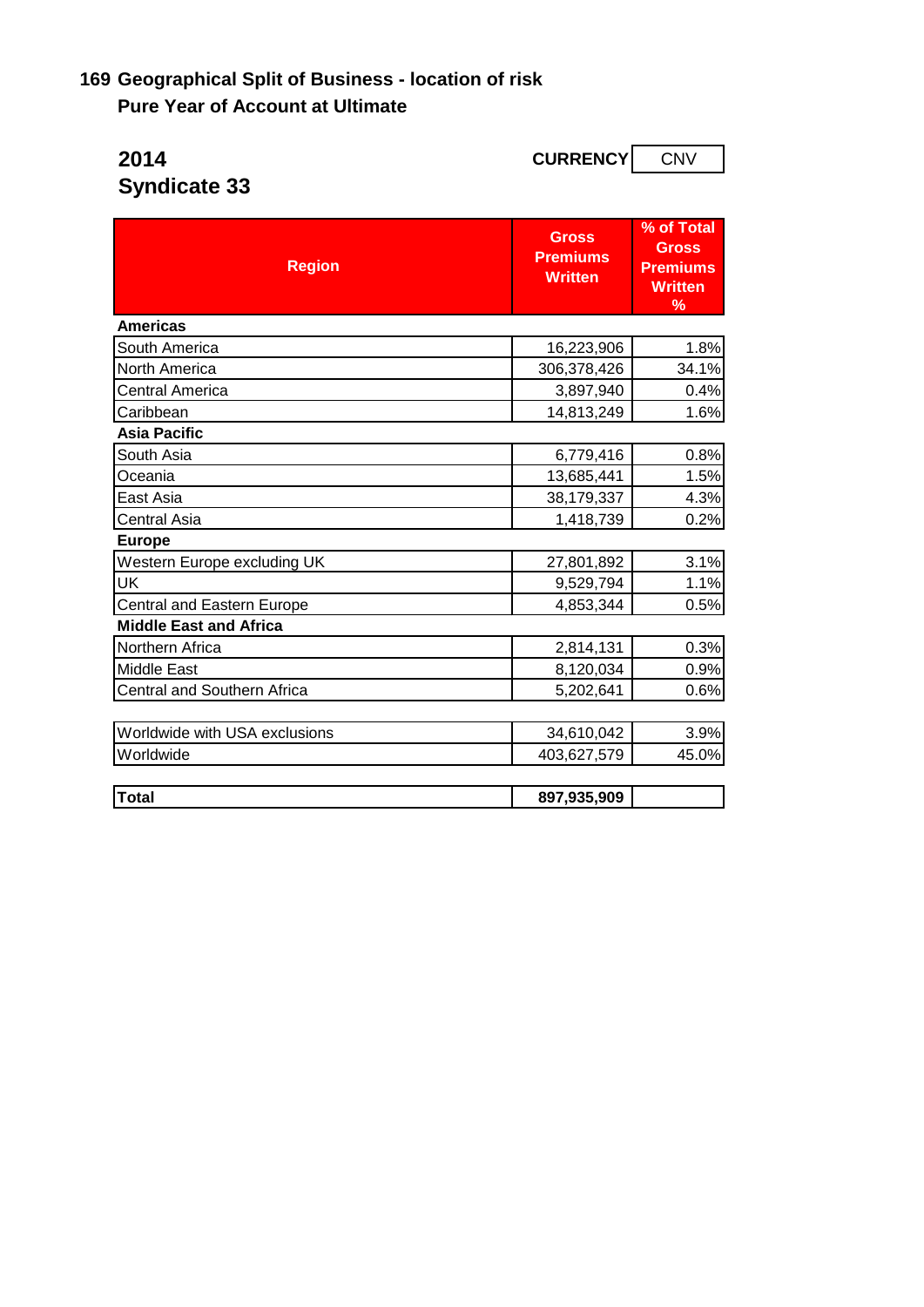## **171 Total Investment Returns**

| <b>Calendar Year</b> | 2014 |
|----------------------|------|
| <b>Syndicate 33</b>  |      |

|                   | CNV        | GBP          | JSC        |
|-------------------|------------|--------------|------------|
| Investment return | 14,610,000 | 2,068,000    | 19,064,000 |
|                   |            |              |            |
|                   |            | Doturn Dongo |            |

|                                      | Return Range |       |                  |
|--------------------------------------|--------------|-------|------------------|
| <b>Investment Manager</b>            | From         | ١o    |                  |
|                                      | (%)          | (%)   | <b>CCY</b>       |
| Alliance Bernstein Ltd               | 0.75%        | 1.50% | Sterling         |
| Alliance Bernstein Ltd               | 0.30%        | 1.10% | Euro             |
| <b>Wellington Management Company</b> | 0.80%        | 1.50% | <b>US Dollar</b> |
| <b>UBS Global Asset Management</b>   | 1.00%        | 2.00% | Can Dollar       |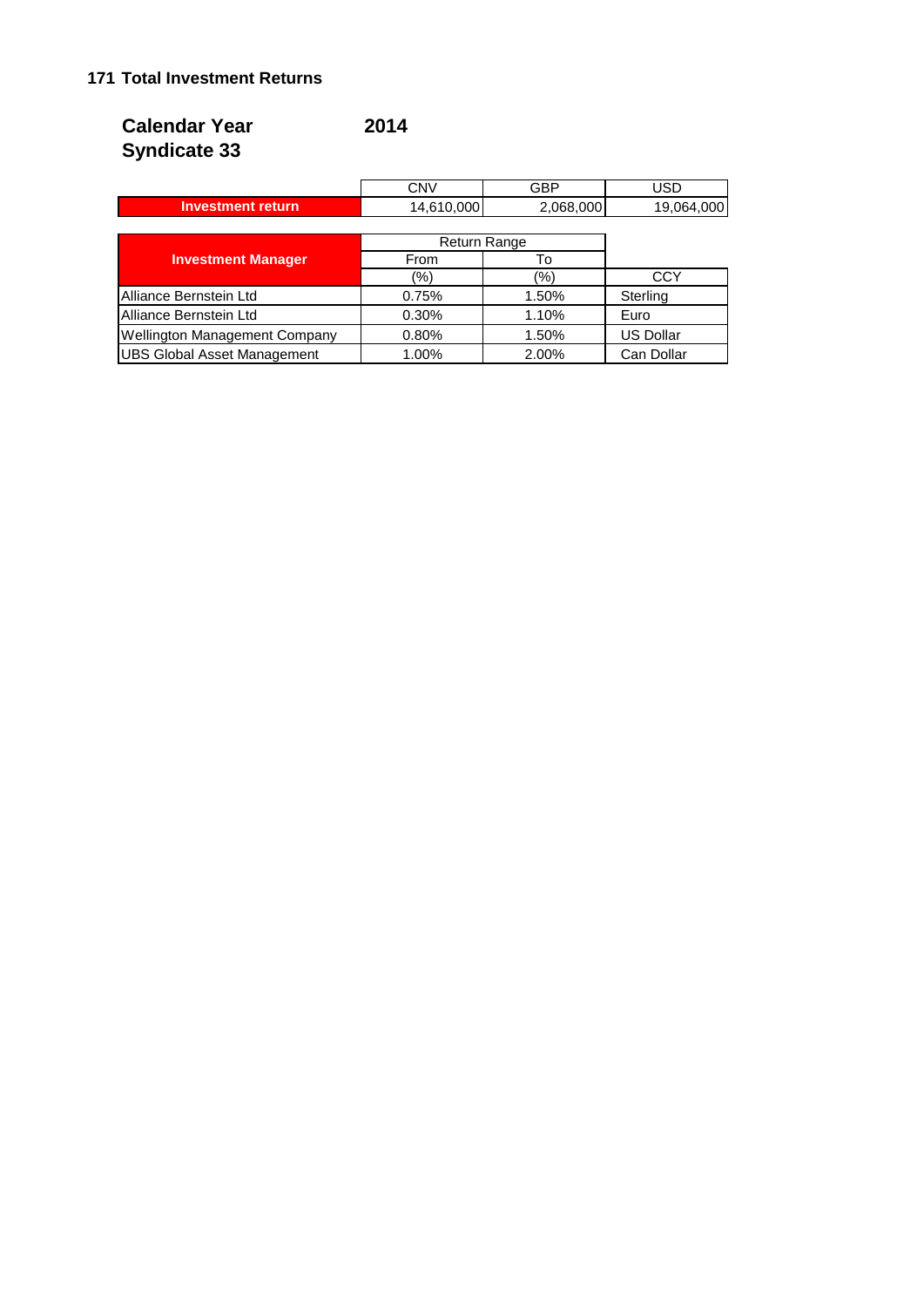# **Syndicate 33**

**2014 CURRENCY CURRENCY CNV** 

| <b>Capital Provider Category</b> | <b>Estimated Level</b><br>of Support | <b>New Capacity</b> |
|----------------------------------|--------------------------------------|---------------------|
| <b>Aligned Corporate</b>         | 725,322,105                          | 36,266,105          |
| Other direct corporate           | 3,134,737                            | 156,737             |
| Members' Agent - MAPA            | 48,491,579                           | 2,424,579           |
| Members' Agent - Non MAPA        | 223,051,579                          | 11,152,579          |
| QQS Capacity                     | -                                    |                     |
| <b>Total Capacity</b>            | 1,000,000,000                        | 50,000,000          |

**Aligned (members controlled by the Managing Agent) Member** 

| <b>Member</b><br><b>Number</b> | <b>Member Name</b>                    | Syndicate<br>Participation |
|--------------------------------|---------------------------------------|----------------------------|
| 053493D                        | Hiscox Dedicated Corporate Member Ltd | 725,322,105                |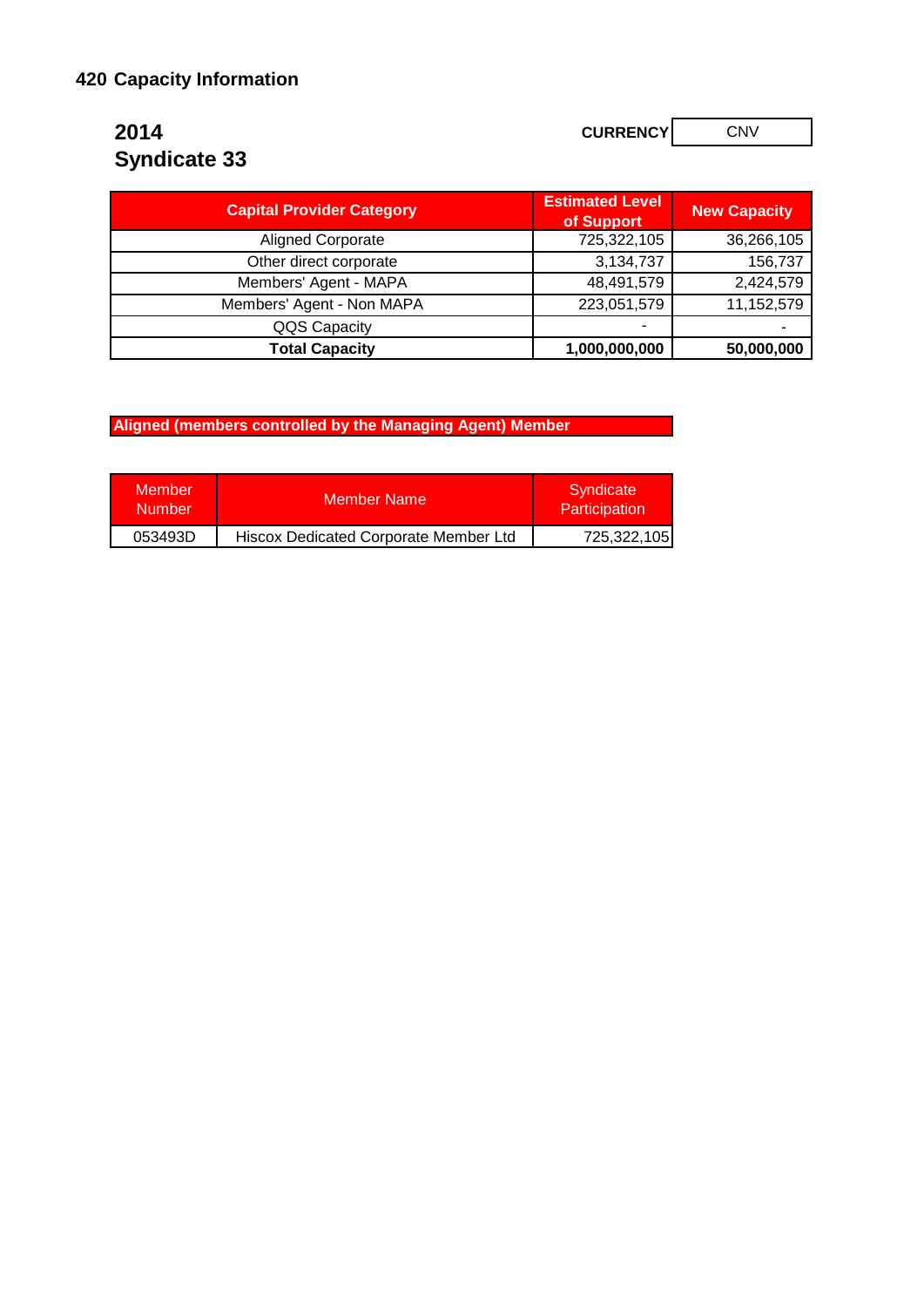## **452 Realistic Disaster Scenarios**

# **Syndicate 33 All Reporting Years of Account Combined**

**CURRENCY** CNV

| <b>Realistic Disaster Scenario Event</b>                                         | <b>Gross Loss</b> | <b>Net Loss</b> | <b>Final Loss</b> |
|----------------------------------------------------------------------------------|-------------------|-----------------|-------------------|
| Two Events - North East Windstorm                                                | (351, 973, 684)   | (80, 921, 053)  | (75,657,895)      |
| Two Events - Carolinas Windstorm                                                 | (296, 052, 632)   | (91, 447, 368)  | (82, 236, 842)    |
| Florida Windstorm - Miami Dade                                                   | (348, 684, 211)   | (47, 368, 421)  | (46,052,632)      |
| Florida Windstorm - Pinellas                                                     | (414,473,684)     | (81, 578, 947)  | (49, 342, 105)    |
| Gulf of Mexico Windstorm - Major Hurricane landing in Galveston, Texas           | (427, 631, 579)   | (61, 842, 105)  | (72, 368, 421)    |
| European Windstorm - Central Track                                               | (197, 368, 421)   | (84, 868, 421)  | (78, 947, 368)    |
| Japanese Typhoon - Based on Isewan                                               | (115, 131, 579)   | (48, 684, 211)  | (46,052,632)      |
| UK Flood - Thames Flood RDS Event                                                | (98, 684, 211)    | (35, 526, 316)  | (32, 894, 737)    |
| California Earthquake - Los Angeles                                              | (345, 394, 737)   | (26, 315, 789)  | (39, 473, 684)    |
| California Earthquake - San Francisco                                            | (345, 394, 737)   | (26, 315, 789)  | (39, 473, 684)    |
| New Madrid Earthquake - RDS Event                                                | (171, 052, 632)   | (13, 157, 895)  | (19, 736, 842)    |
| Japanese Earthquake - Based on 1923 Great Kanto Earthquake                       | (230, 263, 158)   | (80, 921, 053)  | (78, 947, 368)    |
| Terrorism - Exchange Place                                                       | (125,000,000)     | (42, 763, 158)  | (42, 763, 158)    |
| Terrorism - Rockefeller Center                                                   | (213, 815, 789)   | (65, 131, 579)  | (65, 789, 474)    |
| Alternative RDS A - To be specified by syndicate                                 | (282, 894, 737)   | (81, 578, 947)  | (85, 526, 316)    |
| Alternative RDS B - To be specified by syndicate                                 | (32, 894, 737)    | (28, 289, 474)  | (26, 315, 789)    |
| Marine - Marine Collision in Prince William Sound                                | (115, 131, 579)   | (41, 447, 368)  | (52, 631, 579)    |
| Marine - Sunk/Damaged Cruise Liner                                               | (111, 842, 105)   | (48,026,316)    | (52, 631, 579)    |
| Loss of Major Complex - To be specified by syndicate                             | (144,736,842)     | (57, 894, 737)  | (65, 789, 474)    |
| Aviation Collision - To be specified by syndicate                                | (32, 894, 737)    | (19, 736, 842)  | (19, 736, 842)    |
| Satellite Risk - Proton Flare                                                    | (32, 894, 737)    | (19, 736, 842)  | (19, 736, 842)    |
| Satellite Risk - Generic Defect                                                  | (32, 894, 737)    | (19, 736, 842)  | (19, 736, 842)    |
| Liability - Internal Scenario 1                                                  | (6,578,947)       | (6,578,947)     | (6,578,947)       |
| Liability - Internal Scenario 2                                                  | (6, 578, 947)     | (6, 578, 947)   | (6,578,947)       |
| Political Risks - South East Asia/China                                          | (32, 894, 737)    | (32, 894, 737)  | (32, 894, 737)    |
| Political Risks - Middle East                                                    | (6,578,947)       | (6,578,947)     | (6,578,947)       |
| Political Risks - Turkey                                                         | (19, 736, 842)    | (19, 736, 842)  | (19, 736, 842)    |
| Political Risks - Russian Federation                                             | (52, 631, 579)    | (52, 631, 579)  | (52, 631, 579)    |
| Political Risks - Nigeria                                                        | (19, 736, 842)    | (19, 736, 842)  | (19, 736, 842)    |
| AEP Loss 30 Year Return Period - US WS (Incl GM WS)                              | (486,798,220)     | (132, 249, 538) | (125, 222, 875)   |
| AEP Loss 30 Year Return Period - UC EQ                                           | (146, 523, 531)   | (54, 289, 997)  | (50, 769, 593)    |
| AEP Loss 30 Year Return Period - JP WS                                           | (44, 964, 889)    | (20, 226, 800)  | (17, 170, 432)    |
| AEP Loss 30 Year Return Period - JP EQ<br>AEP Loss 30 Year Return Period - EU WS | (75,090,567)      | (30, 309, 366)  | (24, 823, 239)    |
|                                                                                  | (97,520,076)      | (50, 614, 112)  | (45, 970, 930)    |